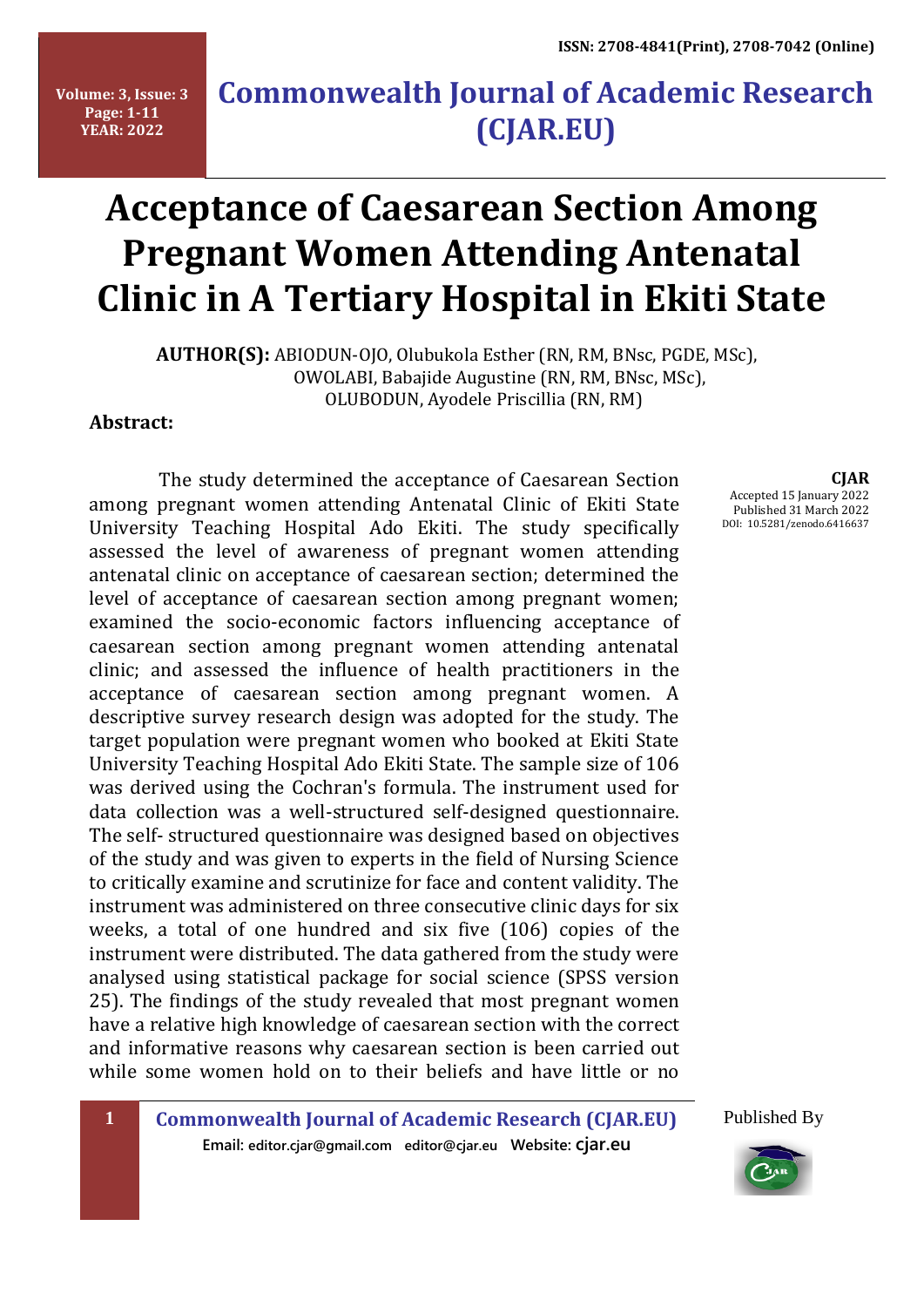knowledge of caesarean birth. It was recommended among others that Health workers should ensure every woman undergoing caesarean section is well informed appropriately about the procedure and its indications in her present state or condition.

**Keywords:** Acceptance, Caesarean Section, Pregnant Women**,**

## **About Author**

### **Author(s):**

#### **ABIODUN-OJO, Olubukola Esther (RN, RM, BNsc, PGDE, MSc)** Ekiti State University Teaching Hospital, School of Midwifery, Ado – Ekiti, Nigeria.

# **OWOLABI, Babajide Augustine (RN, RM, BNsc, MSc)**

Ekiti State University Teaching Hospital, School of Midwifery, Ado – Ekiti, Nigeria.

**And**

**OLUBODUN, Ayodele Priscillia (RN, RM)** Ekiti State University Teaching Hospital, School of Midwifery, Ado – Ekiti, Nigeria.

**2 Commonwealth Journal of Academic Research (CJAR.EU) Email: editor.cjar@gmail.com editor@cjar.eu Website: cjar.eu**

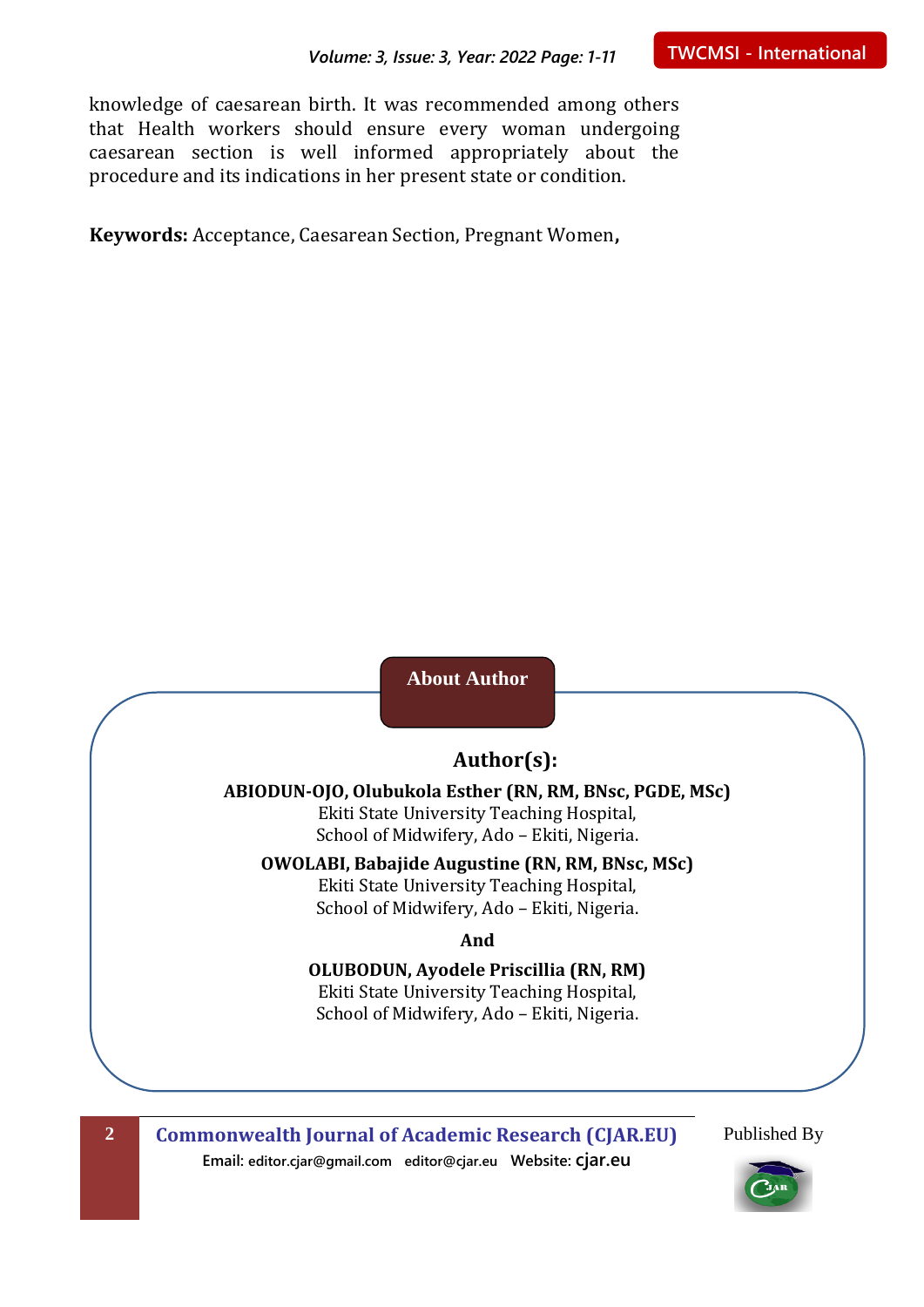#### **Introduction**

Caesarean section (CS) is the delivery of a foetus through a surgical incision into the uterine wall after 28 weeks of gestation. Caesarean section often called a c-section is an operative technique which is the delivery of baby through incision in the mother's abdomen and uterus (Ashimi, et al., 2013). It is one of oldest and the most commonly performed obstetric operation in the world (Awoyemi, 2019). It serves as a surgical procedure facilitating rapid delivery of the baby when prolong pregnancy and /or labour deemed undesirable and vaginal route is not feasible i.e. vaginal delivery pose a risk to the mother and fetus (World Health Organization, 2016). It was reported sporadically throughout medical history that caesarean section was only obstetric operation rendered safe for both mother and fetus during the 20th Century. It is the most commonly performed major obstetric operation in the world and there is no doubt that it has contributed to improved obstetric care throughout the world.

Caesarean section (CS) is usually performed when vaginal birth is deemed hazardous either to the foetus or the mother. It has been noted that there is rapid increase in the rate of caesarean section contrary to the world health organization. The increase has been attributed to liberation of indication for fetal distress, mal-presentation and some maternal conditions like cardiac problem, diabetes mellitus, maternal distress as well as elective caesarean section (Panti, et al., 2019).

According to Betran Ye, et al (2016), statistics from 150 countries, showed a global caesarean section rate of 18.6% of all birth almost around 1in 5 women will give birth through caesarean section. The CS rate varies worldwide, from country to country and within a country. The National CS rate of Great Britain and America have been reported as 23.8% and 32.8% respectively while 0.6% national CS rate was reported from Ethiopia (Panti et al., 2018).

In Nigeria, CS rates ranging from 12.2% to 34.5% were reported in some tertiary health facilities, in Ekiti 19.1% was reported within a year (Awoyemi, 2019) and in recent times the CS rates globally have been on the rise. This has been noted in Ghana, Britain and similarly in Nigeria, although there are still some concerns with accessing this service in the rural areas. CS is commonly done in Nigeria as an emergency procedure for indications like foetal distress, ante-partum haemorrhage, previous CS and obstructed labour. Interestingly, previous CS and obstructed labour are also important risk factors for ruptured uterus which is common in rural settings due to issues relating to the acceptability, accessibility and utilization of essential obstetric care services. Some of the reasons often cited for nonutilization of health facility by women in Nigeria include the distance to the health facility, the need to pay for service and the fear of surgery.

The acceptability of caesarean section depends on various factors as it is shown in some studies. In a study conducted in Nigeria involving 413 women showed that 6.1% of participants were willing to accept caesarean section as a method delivery while 8.1% of the women would accept if it would save the life of the mother and baby. Again 12.1% of the women would not accept caesarean section under any circumstances (Aziken, et al., 2017). Traditionally, Nigerian women are unwilling to have CS because of the general belief that abdominal delivery is reproductive failure on their part regardless of the feasibility of vaginal birth after CS and the decreasing mortality from Caesarean sections. This study therefore assessed the acceptance of Caesarean Section among pregnant women attending Antenatal Clinic of Ekiti State University Teaching Hospital Ado Ekiti. The study specifically:

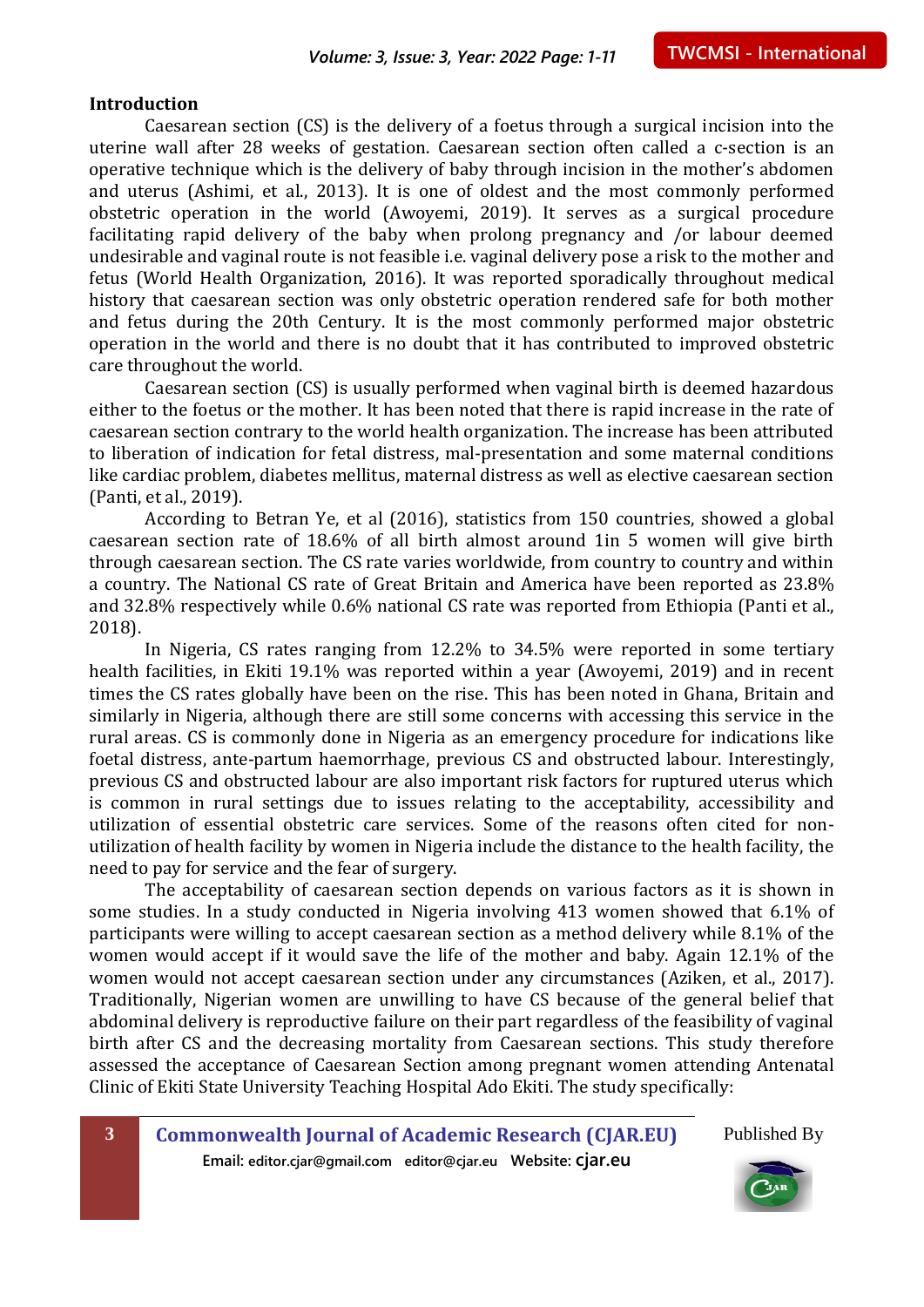- 1. assessed the level of awareness of pregnant women attending antenatal clinic on acceptance of caesarean section;
- 2. determined the level of acceptance of caesarean section among pregnant women;
- 3. examined the socio-economic factors influencing acceptance of caesarean section among pregnant women attending antenatal clinic; and
- 4. assessed the influence of health practitioners in the acceptance of caesarean section among pregnant women.

#### **Research Question**

The following were research questions designed for the purpose of this study.

- 1. What is the level of awareness of pregnant women attending antenatal clinic at Ekiti State University Teaching Ado Ekiti about caesarean section?
- 2. What is the level of acceptance of pregnant women attending antenatal clinic at Ekiti State University Teaching Hospital Ado Ekiti about caesarean section?
- 3. What is the influence of socio-economic factors on the acceptance of caesarean section among pregnant women attending antenatal clinic at Ekiti State University Teaching Hospital Ado Ekiti?
- 4. What influence does health practitioners have in the acceptance of caesarean section among pregnant women attending antenatal clinic at Ekiti State University Teaching Hospital Ado Ekiti?

#### **Methodology**

A descriptive survey research design was adopted for the study. The target population were pregnant women who booked at Ekiti State University Teaching Hospital Ado Ekiti State Nigeria regardless of their trimester. Ekiti State University Teaching Hospital Ado Ekiti is located along Similoluwa -Adebayo road in Ado local government in Ekiti State, Nigeria. It is a tertiary health care institution which provides health care service and also serves as referral centre to primary and secondary health care. The hospital commenced work in the upgraded State specialist hospital, Ado Ekiti on 1st April 2008. The hospital has 14 major clinical department which are been headed by a substantive head of department in which maternity complex is one of the important department. The maternity complex has six wards where about 300 mothers attending antenatal clinic.

The sample size of 106 was derived using the Cochran's formula. The convenience sampling technique was used on participants who were available at the clinic, on clinic days. Pregnant women who showed interest in the study after they had been informed about the study were recruited. The instrument used for data collection was a well-structured selfdesigned questionnaire. Section A assessed socio-demographic data of the respondents, section B consists of questions on awareness of C-section among pregnant women, section C assessed the acceptance of caesarean section among the pregnant women, section D assessed the influence health practitioners have in the past acceptance of caesarean section while section E assessed the influence of socio-economic factors on acceptance of caesarean section among pregnant women attending antenatal clinic

The self- structured questionnaire was designed based on objectives of the study and was given to experts in the field of Nursing Science to critically examine and scrutinize for face and content validity. Necessary amendment and correction from their observation were made on the instrument before copies were printed and distributed. A pretest of instrument was conducted at Federal Teaching Hospital Ido Ekiti using 10%of the sample size which

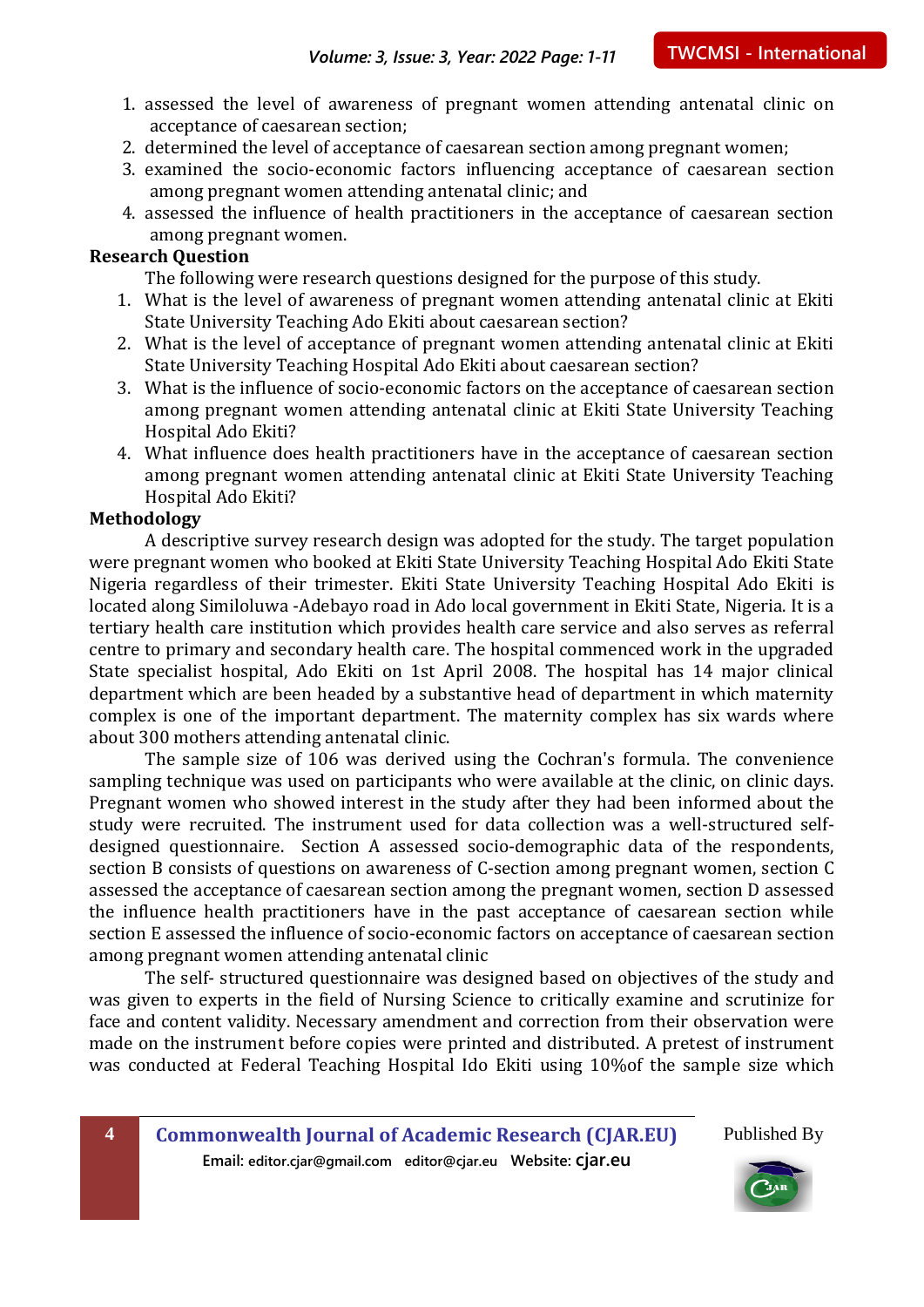were 11 respondents. The collected data was statistically analysed Cronbach Alpha which yielded reliability coefficient value of 0.7426.

Copies of the questionnaire were administered by the researchers. The instrument was administered on three consecutive clinic days for six weeks, a total of one hundred and six five (106) copies of the instrument were distributed. The data gathered from the study were analysed using statistical package for social science (SPSS version 25). Also data were presented using appropriate tables and frequency distribution.

#### **Results Table 1: Socio-demographical characteristics of respondents**

| Socio demographic data    | Frequency(n=106) | Percentage %     |
|---------------------------|------------------|------------------|
| Age                       |                  |                  |
| $15 - 25$                 | 14               | 13.2             |
| $26 - 36$                 | 77               | 72.6             |
| 37-47                     | 15               | 14.2             |
| Above 47                  | $\mathbf{0}$     | $\overline{0}$   |
| Mean Age 36.13+_0.13      |                  |                  |
| Religion                  |                  |                  |
| Christianity              | 92               | 86.8             |
| Muslim                    | 14               | 13.2             |
| Traditional               | $\mathbf{0}$     | $\boldsymbol{0}$ |
| Others                    | $\boldsymbol{0}$ | $\boldsymbol{0}$ |
| <b>Marital Status</b>     |                  |                  |
| Single                    | 6                | 5.7              |
| Married                   | 98               | 92.5             |
| Divorced                  | $\overline{2}$   | 1.8              |
| Widowed                   | $\mathbf{0}$     | $\boldsymbol{0}$ |
| <b>Education status</b>   |                  |                  |
| None                      | $\boldsymbol{0}$ | $\boldsymbol{0}$ |
| Primary                   | $\overline{4}$   | 3.8              |
| Secondary                 | 13               | 12.2             |
| Tertiary                  | 89               | 84               |
| Occupational status       |                  |                  |
| Civil servant             | 33               | 31.1             |
| Self employed             | 42               | 39.6             |
| Trading                   | 19               | 18               |
| Full House wife           | 5                | 4.7              |
| <b>Others</b>             | 7                | 6.6              |
| Socio-economic status     |                  |                  |
| Survival < 50,000 monthly | 42               | 39.6             |
| Survival <70,000>60,000   | 29               | 27.4             |
| Survival <90,000>80,000   | 10               | 9.4              |
| Survival >90,000 monthly  | 23               | 21.6             |
| No response               | $\overline{2}$   | $\overline{2}$   |

**5 Commonwealth Journal of Academic Research (CJAR.EU)**

Published By

**Email: editor.cjar@gmail.com editor@cjar.eu Website: cjar.eu**

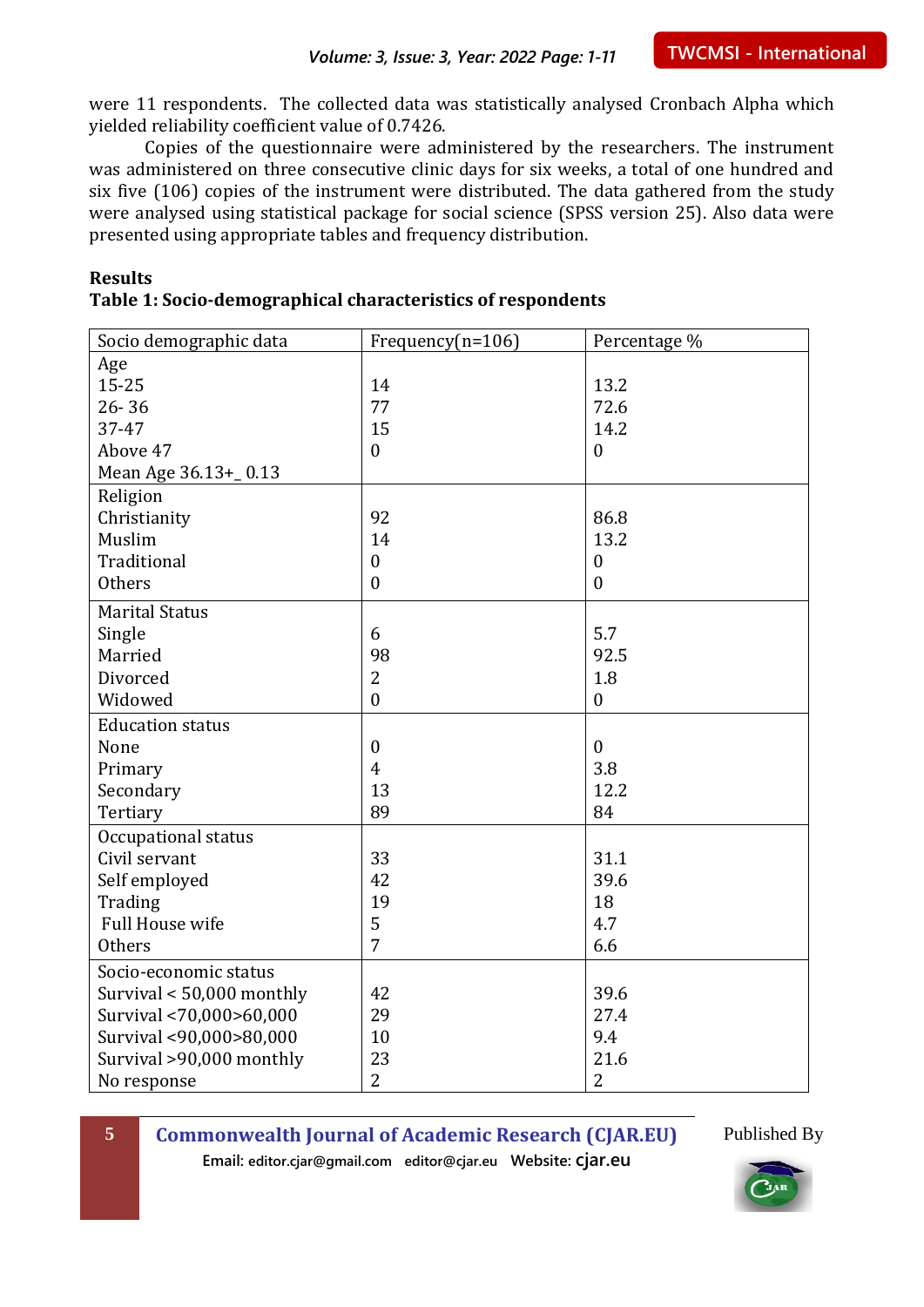Table 1 above reveals the socio-demographic characteristics of the respondents. The ages of the respondents ranges from 15 to 55 years. The mean age was  $36.13 \pm 0.13$  years. 14 (13.2%) out of the 106 respondents were within the modal age group of 15-25 years while 77 (72.6%) respondents were within the age range of 26-36 years, 15 (14.2%) respondents were within the modal age range of 37-47 years and 0 (0%) of the respondents were above 47 years. There were more Christians than Muslims, 92 (86.8%) out of the 106 respondents were of the Christian religion, 14 (13.2%) respondents were Muslims while none of the respondents are neither traditional nor any other religion. The marital status of the respondents varied within four major groups as 6 (5.7%) of the respondents were single, 98 (92.5%) of the respondents were married while 2 (1.8%) of the respondents were divorced and none of the respondents were widowed.

None of respondents had no formal education which indicates a level of educational attainment was reached by the respondent as 4 (3.8%) of the respondents had primary education only, 13 (12.2%) out of the respondents had secondary education only while 89 (84%) of the respondents had education up to tertiary level. The occupation of the respondents was also taken. 33 (31.1%) respondents were civil servants, 42 (39.6%) out of the 106 respondents were self-employed. 19 (18%) of the respondents were traders, 5 (4.7%) respondents were full housewives while 7 (6.6%) of the respondents had other means of livelihood. The table shows that 42 (39.6%) respondents survive monthly with 50,000 or less, 29 (27.4%) respondents survive monthly with less than 70,000 but more than 60,000, 10 (9.4%) respondents survive monthly with less than 90,000 but more than 80,000 while 23 (21.6%) respondents survive monthly with 90,000 and above while 2 (2%) respondents failed to record their socio-economic status.

**Research Question 1:** What is the level of awareness of pregnant women attending antenatal clinic at Ekiti State University Teaching Ado Ekiti about caesarean section?

| Place of knowledge        | of   Frequency $(n=106)$ | Percentage (%) |  |  |
|---------------------------|--------------------------|----------------|--|--|
| caesarean section         |                          |                |  |  |
| From social media         | 13                       | 12.3           |  |  |
| From worship center       |                          | 4.7            |  |  |
| <b>From Market</b>        |                          |                |  |  |
| From health practitioners | 73                       | 68.9           |  |  |
| No response               | 15                       | 14.1           |  |  |

**Table 2: Respondents' place of knowledge about caesarean section**

Table 2 indicates that 13 (12.3%) of respondents knew about caesarean section from the social media, 5 (4.7%) of respondents knew about caesarean section from their worship centres while 73 (68.9%) of respondents knew about caesarean section from health practitioners around them. None of the respondents got the knowledge of caesarean section from the market while 15 (14.1%) of the respondents failed to provide this information because they haven't heard of caesarean section before.

**Research Question 2:** What is the level of acceptance of pregnant women attending antenatal clinic at Ekiti State University Teaching Hospital Ado Ekiti about caesarean section? **Table 3: Respondents' acceptance of caesarean section**

|                                            | (% )<br>SA | (% )<br>A | (% ) | $(%^{(0)})(\cdot)\times((\cdot)^{(0)})(\cdot)\times((\cdot)^{(0)})(\cdot)\times((\cdot)^{(0)})(\cdot)\times((\cdot)^{(0)})(\cdot)\times((\cdot)^{(0)})(\cdot)\times((\cdot)^{(0)})(\cdot)\times((\cdot)^{(0)})(\cdot)\times((\cdot)^{(0)})(\cdot)\times((\cdot)^{(0)})(\cdot)\times((\cdot)^{(0)})(\cdot)\times((\cdot)^{(0)})(\cdot)\times((\cdot)^{(0)})(\cdot)\times((\cdot)^{(0)})(\cdot)\times((\cdot)^{(0)})(\cdot)\times((\cdot)^{(0)})(\cdot)\times((\cdot)^{(0)})(\cdot)\times(($<br><b>SD</b> | (% )   |
|--------------------------------------------|------------|-----------|------|---------------------------------------------------------------------------------------------------------------------------------------------------------------------------------------------------------------------------------------------------------------------------------------------------------------------------------------------------------------------------------------------------------------------------------------------------------------------------------------------------------|--------|
| be accepted if medically<br>CS.<br>will    | -26        | 36        | 16   |                                                                                                                                                                                                                                                                                                                                                                                                                                                                                                         | 4(3.8) |
| indicated as delivery option               | (24.5)     | (34)      | 15.1 | $\hat{ }$ 10.4 $\hat{ }$                                                                                                                                                                                                                                                                                                                                                                                                                                                                                |        |
| CS will be accepted if cost is subsidized. | 27         |           |      | (6.6)                                                                                                                                                                                                                                                                                                                                                                                                                                                                                                   | 14     |

**6 Commonwealth Journal of Academic Research (CJAR.EU)** Published By

**Email: editor.cjar@gmail.com editor@cjar.eu Website: cjar.eu**

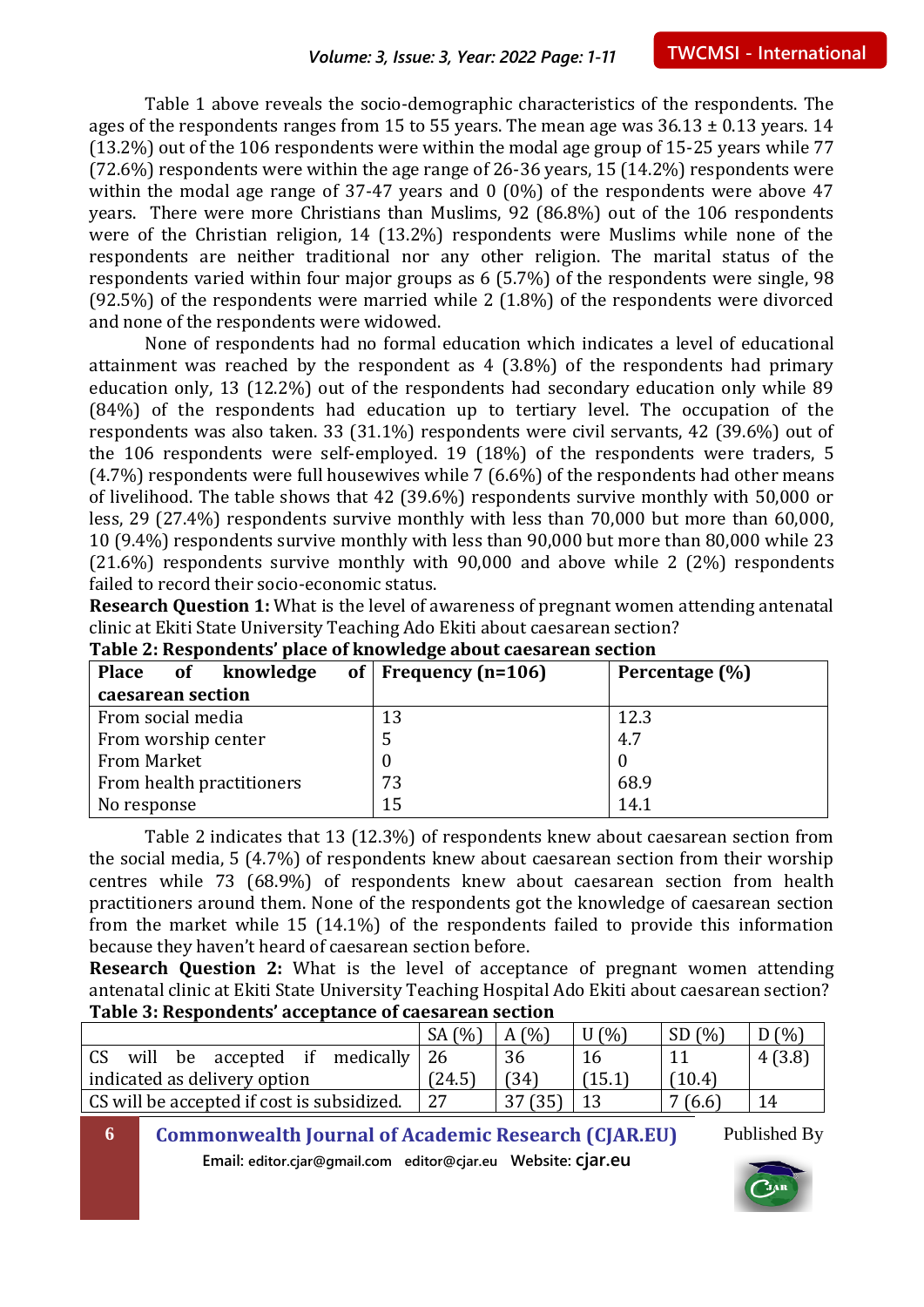|                                                            | (25.5) |        | (12.3)  |        | (13.2) |
|------------------------------------------------------------|--------|--------|---------|--------|--------|
| CS will be accepted if medically $ 31 $                    |        | 43     | 17(16)  | 5(4.7) | 7(6.6) |
| indicated as a delivery option                             | (29.2) | (40.5) |         |        |        |
| CS will be accepted if your husband                        | -27    | 39     | 16      | 9(8.5) | 10     |
| approves it.                                               | (25.5) | (36.8) | (15.1)  |        | (9.4)  |
| CS will be accepted if your religious $\vert 5(4.7) \vert$ |        | 20     | 18 (17) | 30     | 28     |
| leader disapproves it                                      |        | (18.9) |         | (28.3) | (26.4) |

Table 3 indicates the level of acceptance of caesarean section by the respondents. 26 (24.5%) respondents showed strong agreement if caesarean section will be made as a delivery option for them,36 (34%) respondents show agreement,11 (10.4%) respondents showed strong disagreement to this option, 12 (11.3%) respondents simply disagreed while 16 (15.1%) respondents are unsure if they would accept this option for caesarean section. On the second item, 27 (25.5%) respondents on the other hand indicated a strong agreement for caesarean section if the cost is subsidized, 37 (35%) respondents simply agreed while 7 (6.6%) respondents indicated strong disagreement to this option, 14 (13.2%) respondents simply disagreed and 13 (12.3%) respondents are unsure about their decision to this option.

On the third item, 31 (29.2%) respondents showed a strong agreement of caesarean section if it is indicated medically as birth option for them, 43 (40.5%) respondents simply agreed while 5 (4.7%) respondents indicated strong disagreement of caesarean section as birth option medically, 7 (6.6%) respondents simply disagreed and 17 (16%) respondents were unsure of their decision to accept caesarean section as birth option. On the fourth item, 27 (25.5%) respondents indicated strong agreement to caesarean section if their husbands (spouse) approves of it, 39 (36.8%) respondents simply agreed while 9 (8.5%) of the respondents indicated strong disagreement if caesarean section as an option of child birth, 10 (9.4%) respondents simply disagreed and 16 (15.1%) respondents are unsure about their stand with this option of caesarean section. On the fifth item, 5 (4.7%) respondents revealed a strong agreement if their religious leaders disapprove of caesarean section, 20 (18.9%) respondents just agreed while 30 (28.3%) of the respondents showed strong disagreement with the disapproval of their religious leaders, 28 (26.4%) respondents just disagreed and 18 (17%) respondents are indecisive about their take on this choice of action.

**Research Question 3:** What is the influence of socio-economic factors on the acceptance of caesarean section among pregnant women attending antenatal clinic at Ekiti State University Teaching Hospital Ado Ekiti?

| <b>Variables</b>                          | SA (%) | A(%)   | U(%)   | SD(%)  | D(%)   |
|-------------------------------------------|--------|--------|--------|--------|--------|
| Caesarean section is plan of God for      | 28     | 26     | 27     | 10     | 11     |
| women                                     | (26.4) | (24.5) | (25.5) | (9.4)  | (10.4) |
| Caesarean section is punishment of sin    | 4(3.8) | 11     | 11     | 58     | 18     |
|                                           |        | (10.4) | (10.4) | (54.7) | (17)   |
| Women<br>who<br>undergo<br>caesarean      | 7(6.6) | 6(5.7) | 11     | 53(50) | 25     |
| section are not strong women              |        |        | (10.4) |        | (23.5) |
|                                           |        |        |        |        |        |
| Caesarean section is a disturbance to     | 11     | 15     | 18(17) | 33     | 25     |
| activity of daily living after recovery   | (10.4) | (14.2) |        | (31.1) | (23.5) |
| The cost of caesarean section is too high | 30     | 48     | 8(7.5) | 8(7.5) | 8(7.5) |
|                                           | (28.3) | (45.3) |        |        |        |

#### **Table 4: Influence of socio-economic factors on caesarean section**

**7 Commonwealth Journal of Academic Research (CJAR.EU)**

Published By

**Email: editor.cjar@gmail.com editor@cjar.eu Website: cjar.eu**

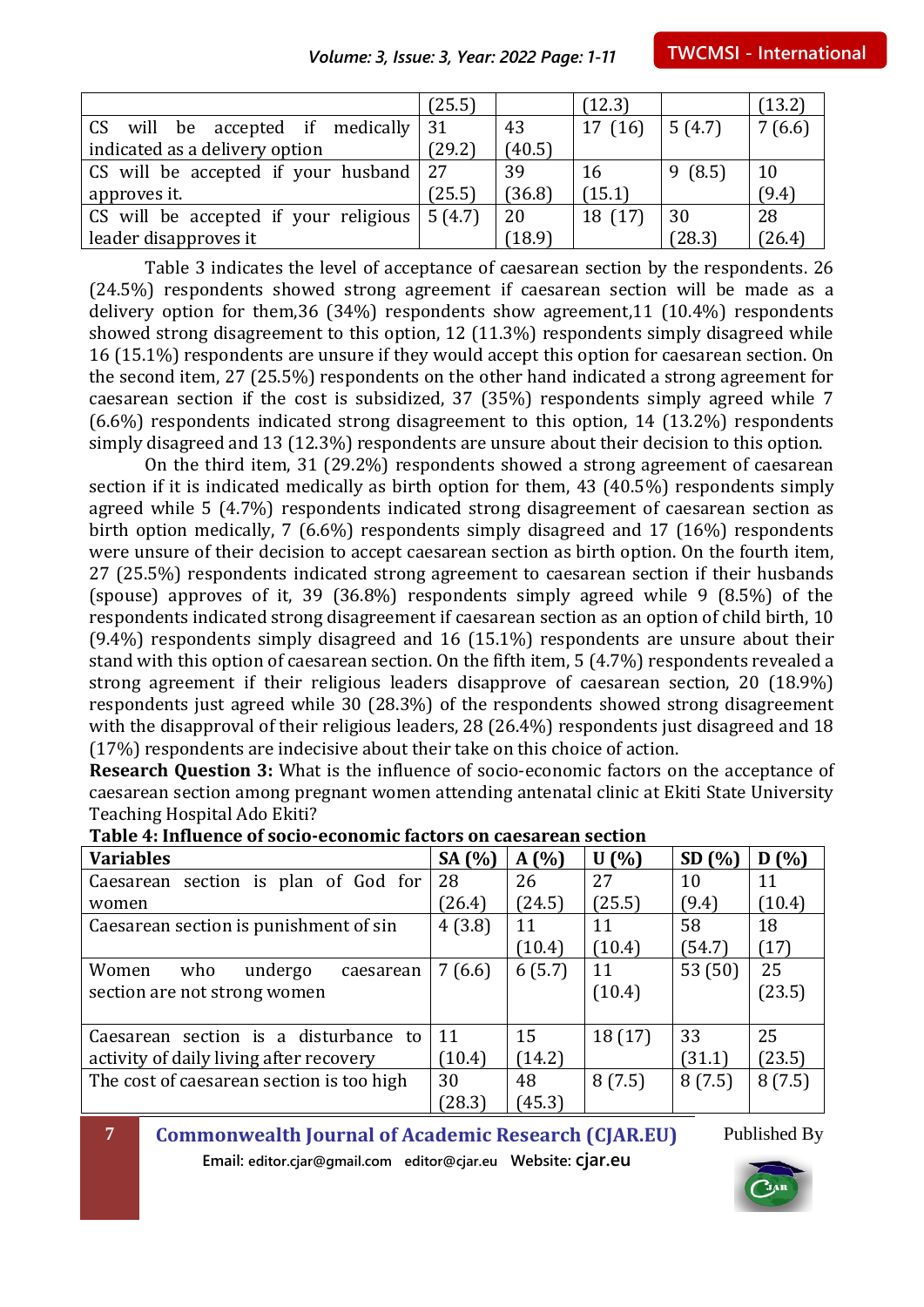|                          |  | Government should subsidize the cost of $\vert 54(51) \vert 35(33) \vert 4(3.8) \vert 5(4.7) \vert 4(3.8)$ |  |  |  |
|--------------------------|--|------------------------------------------------------------------------------------------------------------|--|--|--|
| caesarean<br>institution |  | section in government!                                                                                     |  |  |  |

Table 4 reveals respondent perception of caesarean section on socio economic factors, 28 (26.4%) respondents indicated strong agreement that caesarean section is not part of God's plan for women, 26 (24.5%) simply agree while 10(9.4%) respondents strongly disagree with this assessment, 11 (10.4%) respondents simply disagrees and 27 (25.5%) respondents are unsure of their opinion. On the second item, 4 (3.8%) of the respondents strongly agree that caesarean section is a punishment as a result of sin, 11 (10.4%) respondents showed agreement while 58 (54.7%) respondents strongly disagree with this assessment, 18 (17%) just disagrees and 11 (10.4%) respondents are indecisive of their opinion. On the third item, 7 (6.6%) respondents strongly agree with the assessment that caesarean section is undergone by women who are not competent, 6 (5.7%) respondents agree while 53 (50%) respondents strongly disagree that caesarean section is for incompetent women, 25 (23.5%) respondents simply disagrees and 11 (10.4%) respondents are unsure about this assessment.

On the fourth item, 11 (10.4%) of the respondents strongly agree that caesarean section is a disturbance to daily work after healing, 15 (14.2%) respondents simple agree while 33 (31.1%) respondents strongly disagree with the assessment, 25 (23.5%) respondents simply disagree and 18 (17%) respondent are uncertain about their opinions. On the fifth item, 30 (28.3%) of the respondents strongly agree that the cost of caesarean section is too high, 48 (45.3%) respondents simply agree while 8 (7.5%) respondents strongly disagree that the cost of caesarean section is too high, 8 (7.5%) respondents simply disagree and 8 (7.5%) respondents are not sure. Lastly, 54 (51%) of the respondents strongly agree that the government should subsidize the cost of caesarean section in government owned institutions, 35 (33%) respondents simply agree while 5 (4.7%) respondents strongly disagree that the government should adjustment the cost of caesarean section in government institutions, 4 (3.8%) respondents simply disagree and 4 (3.8%) respondents are uncertain about subsidizing the cost of caesarean section in government institutions.

**Research Question 4:** What influence does health practitioners have in the acceptance of caesarean section among pregnant women attending antenatal clinic at Ekiti State University Teaching Hospital Ado Ekiti?

| <b>Variables</b>                                       | SA $(% )$ | A(%)   | U(%)        | SD(%)  | D(%)   |
|--------------------------------------------------------|-----------|--------|-------------|--------|--------|
| Health practitioners inflict fear about caesarean      | 6(5.7)    | 20     |             | 34     | 38     |
| section during counselling                             |           | (18.9) | (6.6)       | (32.1) | (35.8) |
| Adequate care is given to the women who had $\vert$ 33 |           | 60     | 4           | 3(2.8) | 4(3.8) |
| caesarean section                                      | (31.1)    | (56.6) | (3.7)       |        |        |
| Midwives empathy increases the feeling of              | 20(19)    | 40     | 27          | 9(8.5) | 9(8.5) |
| caesarean section acceptance.                          |           | (37.8) | (25.5)      |        |        |
| Health practitioners educate pregnant women            | 37(35)    | 52     | 8           | 5(4.7) | 1(0.9) |
| on indication for caesarean section                    |           | (49.1  | $7.5^\circ$ |        |        |

#### **Table 5: Influence of health practitioners on acceptance of caesarean section**

Table 5 indicates the rate at which health practitioners influence the acceptance of caesarean section by pregnant women. 6 (5.7%) of the respondents feel a strong agreement

**8 Commonwealth Journal of Academic Research (CJAR.EU)**

**Email: editor.cjar@gmail.com editor@cjar.eu Website: cjar.eu**

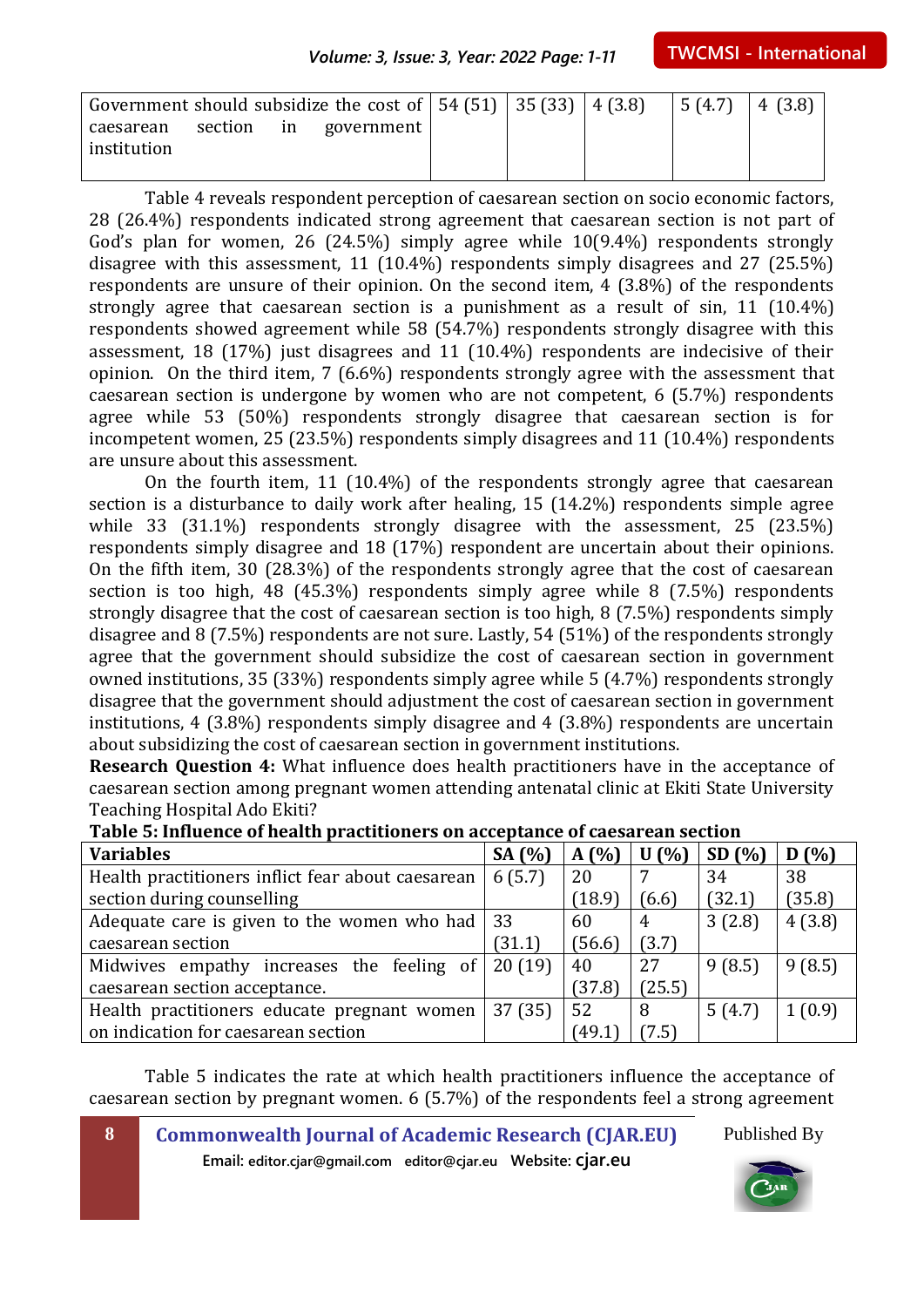that the health practitioners inflict fear about caesarean section during counselling, 20 (18.9%) respondents simply Agree, while 34 (32.1%) respondents strongly disagree with this assessment, 38 (35.8%) respondents simply disagrees and 7 (6.6%) respondents are unsure about this opinion. On second item, 33 (31.1%) respondents indicated strong agreement that adequate care is given to women who had caesarean section by the doctors and nurses, 60 (56.6%) respondents just agreed while 3 (2.8%) respondents strongly disagree with this, 4 (3.8%) respondents simply disagrees and 4 (3.7%) respondents are undecided about their take on this assessment.

On third item, 20 (19%) of the respondents strongly agrees that the empathy of the midwives increases the feeling of caesarean section acceptance in pregnant women, 40 (37.8%) simply agrees while 9 (8.5%) respondents strongly disagrees that the empathy of midwives does nothing to increase the feeling of acceptance of caesarean section, 9 (8.5%) respondents simply disagrees and 27 (25.5%) respondents are not sure about how true or false this assessment is. On the fourth item, 37 (35%) of the respondents indicated strong agreement that truly health practitioners do well to educate pregnant women for caesarean section, 52 (49.1%) respondents simply showed agreement while 5 (4.7%) respondents strongly disagree that health practitioners are not do well enough to educate pregnant women on caesarean section, 1 (0.9%) just agreed and 8 (7.5%) respondents are unsure about their decision on this assessment.

#### **Discussion of Findings**

The study revealed that respondents' places of knowledge of caesarean section are from worship centres, market, social media and from health practitioners with most of the respondents 73 (68.9%) gaining the knowledge from health practitioners. The statistics rate of acceptance of caesarean section by the respondents is high 54% compare with the 26.4% of the respondents rejected caesarean section despite indication for CS. This is in correlation with Awoyinka et al (2017) and Olajubu et al (2018), while it is contrary to the study carried out by Ezeoma (2018).

The educational facts revealed that none of the respondents had no formal education which indicates a level of educational attainment reached by the respondent. A higher percentage of the pregnant women have educational status up to tertiary level. This indicates a high level of literacy amongst the pregnant women. The educational status of the respondents showed that many of them have a good level of understanding about caesarean section which leads to the high rate of acceptance. The occupation of the respondents was also taken into consideration as the respondents' occupation played an important role in the knowledge and acceptance of caesarean section. The socio-economic status of the respondents gave a hint on the level of acceptance of caesarean section due to the cost of caesarean section in medical institutions. The cultural beliefs of the respondents show that a high percentage of the respondents will accept caesarean section if medically indicated as a birth option.

The rate at which health practitioners influence the acceptance of caesarean section by pregnant women is relatively high as 32% of the respondents showed strong agreement with the health practitioners' influence, 36% respondent simply agreed while 6% respondents strongly disagree with the health practitioners' influence, 19% respondents simply disagree and 7% respondents are undecided about their opinion. This assessment shows how high the

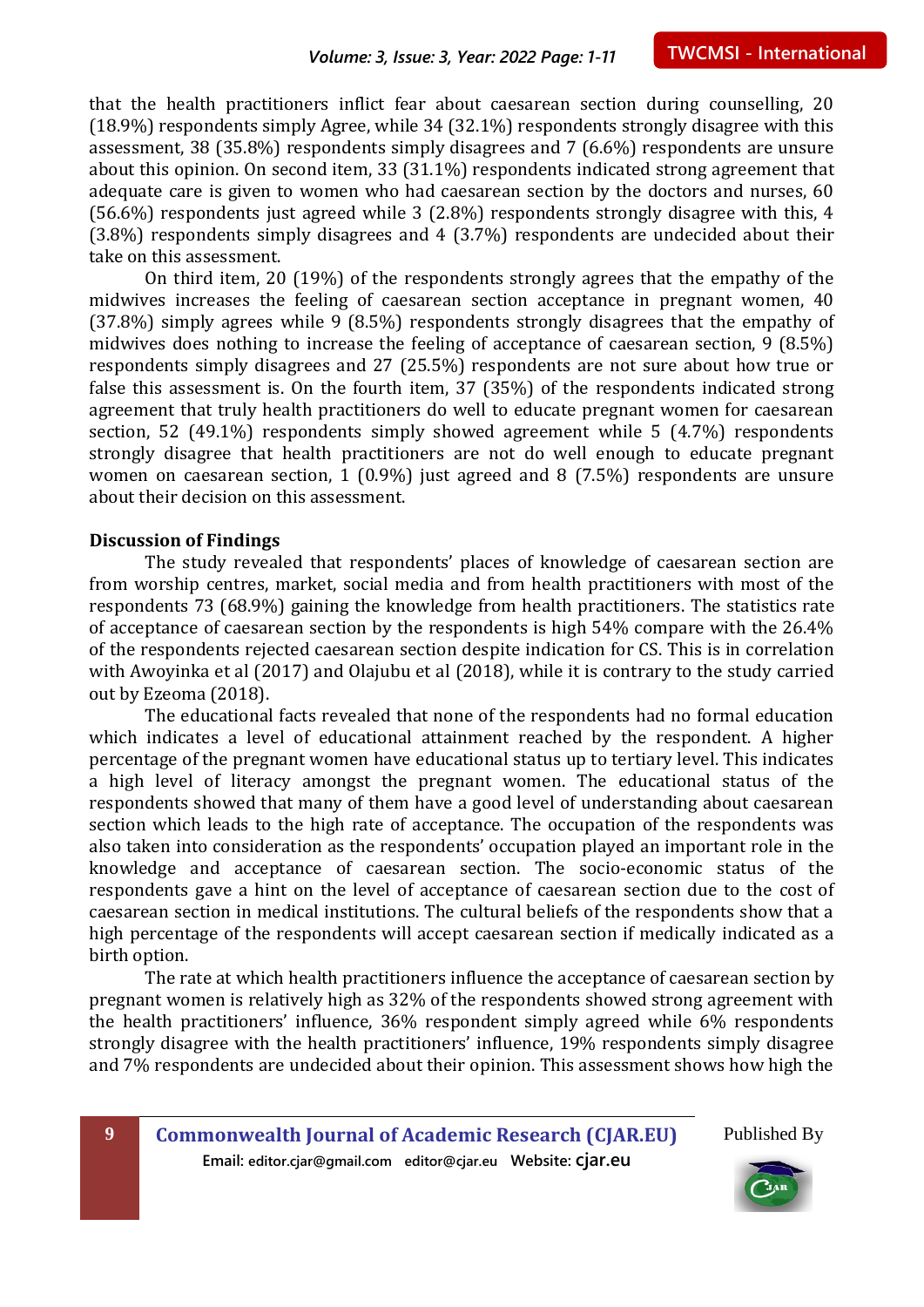influence of health practitioners runs in the knowledge and acceptance of caesarean section by pregnant women.

#### **Conclusion**

The study reveals that most pregnant women have a relative high knowledge of caesarean section with the correct and informative reasons why caesarean section is been carried out while some women hold on to their beliefs and have little or no knowledge of caesarean birth.

#### **Recommendations**

In the view of the findings from this study, the researcher made the following recommendations:

- 1. Health workers should ensure every woman undergoing caesarean section is well informed appropriately about the procedure and its indications in her present state or condition.
- 2. Information about caesarean section should be included into our routine antenatal check-up, emphasizing that caesarean section is a form of save delivery when it is medically indicated.
- 3. Government should subsidize caesarean section bill which may increase the level of acceptance of the caesarean section among pregnant women.

#### **References**

- Ashimi, A. O., Amole, T. G., & Aliyu, L. D. (2013). Knowledge and attitude of pregnant women to caesarean section in a semi-urban community in Northwest Nigeria. *Journal of the West Africa*, 6(2), 67 – 78
- Awoyemi B.O. (2019) Costs of Caesarean Section among Women in Ado-Ekiti, Nigeria, *College of Surgeons*, 3(2), 46-61.
- Awoyinka, B. S., Ayinde O. A., & Omigbodun, A. O. (2017). Acceptability of caesarean delivery to antenatal patients in a tertiary health facility in south-west Nigeria. *Journal of Obstetrics and Gynecology*, 26(3), 208-210.
- Aziken, M., Omo-Aghoja, L., & Okonofua, F. (2017). Perceptions and attitudes of pregnant women towards caesarean section in urban Nigeria. *Acta Obstetric and Gynecological Scand*, 86(1), 42-47.
- Betran, A. P., Ye, J., Mollar, A. B., Zhang, J., Gulmezoglu, A. M., & Torloni, M. R. (2016). The increasing trend in cesarean section rates: Global, Regional and National Estimates: 1990-2014. *National Institute of Health*, 11(2), 1910-2014.
- Ezeoma, I. V., Ezugworie, J. O., & Udealo, P. C. (2018). Beliefs, perceptions, and views of pregnant women about cesarean section and reproductive decision-making in a specialist health facility in Enugu, Southeast Nigeria. *Nigerian Journal of Clinical Practice*, 21(4) 423-428..
- Olajubu A.O, Olowokere E.A, Adetona E.T, Olowokere, E.I and Olajubu T.O (2018). Acceptance of caesarean section among pregnant women in Nigeria *African Journal of Midwifery and Women's Health*, 12(1), 78 -89
- Panti, A. A., Nasir, A. M., Saidu, A. D., Garba, J. A., Tunau, K. A., & Ibrahim, R. (2018). Perception and acceptability of pregnant women towards caesarean section in Nigeria. *European Journal of Pharmaceutical and Medical Research*, 5(3), 24-29.
- World Health Organisation. (2016). *Health impact assessment, determinants of health*. Geneva: WHO.

**10 Commonwealth Journal of Academic Research (CJAR.EU) Email: editor.cjar@gmail.com editor@cjar.eu Website: cjar.eu**